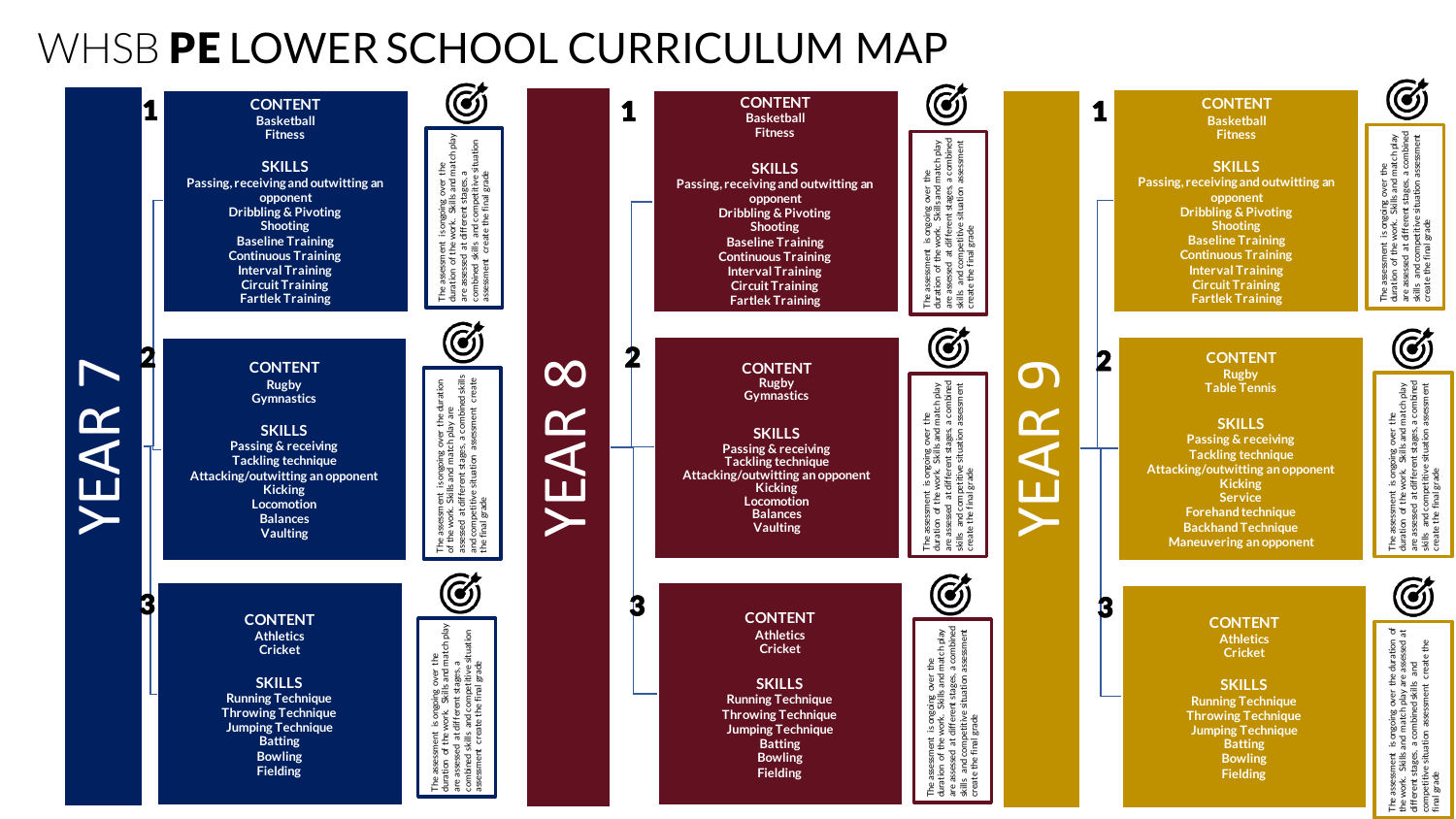# WHSB PE MIDDLE SCHOOL CURRICULUM MAP



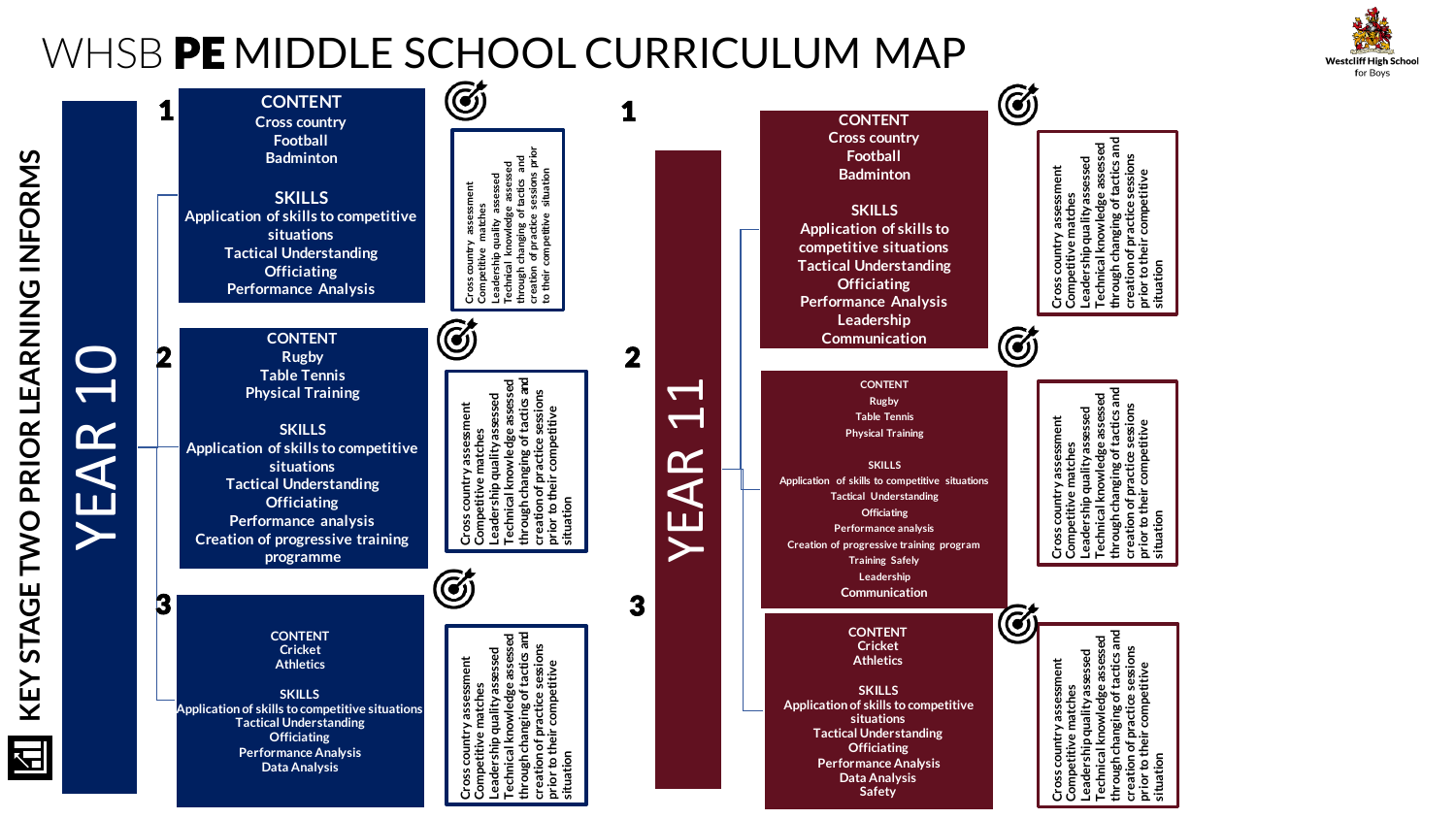# WHSB PE MIDDLE SCHOOL CURRICULUM MAP





Data Analysis

### **GCSE EXAMINATION BOARD:** EDUQAS

#### LINKS TO A LEVEL STUDY:

- **Exercise physiology, training and performance** 
	- **Movement analysis, technology and biomechanics** 
		- **Sport psychology**
		- **Skill acquisition**
		- **Sport and society**

ENRICHMENT OPPORTUNITIES:

- Huge variety of sports clubs
- Huge variety of different competitive situations (local, county, national)
- Cultural enrichment through tours
	- Leadership opportunities
	- Coaching opportunities

Aspirational trips to sporting events